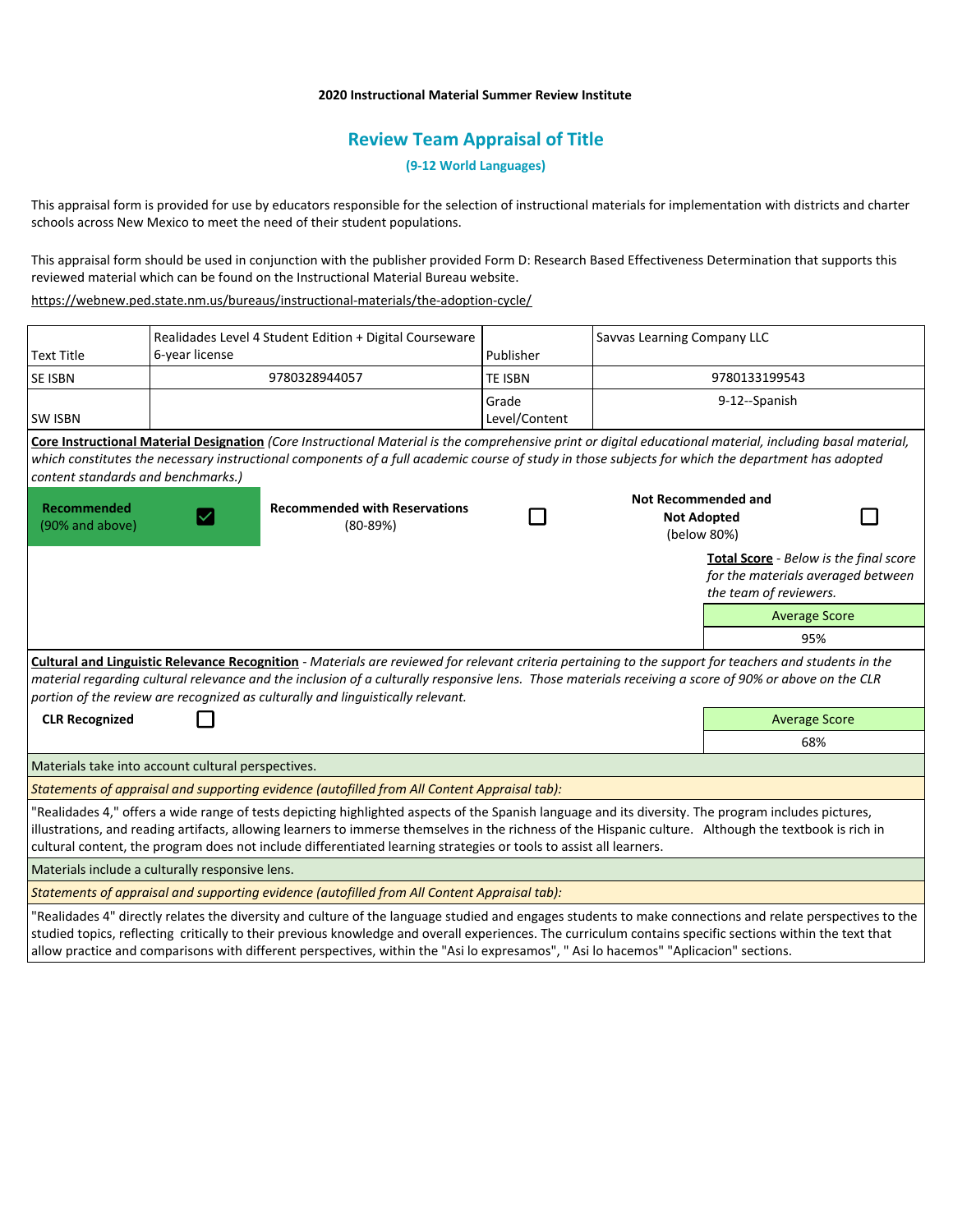**Standards Review** *- Materials are reviewed for alignment with the state adopted content standards, benchmarks and performance standards.*

Average Score 100%

Materials align with grade level standards overall.

*Statements of appraisal and supporting evidence:* 

"Realidades 4," aligns with the ACTFL standards, putting close attention on the 5 Cs (communication, culture, connections, comparisons, and communities). However, none of the activities state the standard correlation, and there is a discrepancy in the Teacher's Edition pg. T16 versus T6 about the 5 Cs standards, on pg. T16 says, "4 Cs standards." The activities focus on the ACTFL standards in the three modes of communication, but the standards are not cited in the Student and Teacher's edition.

Materials align with communication standards.

*Statements of appraisal and supporting evidence:* 

Each chapter provides a range of group activities that encompass communication standards. The students engage in interpersonal, interpretative, and presentational communication using activities in the different sections such as: "Así se dice," "Así lo expresamos," y "Así lo hacemos." "Realidades 4," offers support for the interpretive reading skills. Students read through the chapter and are exposed to comprehensive input, practice, and reading selections activities. There are performance-based writing assessments, including online, using the vocabulary, grammar, and communication workbook.

Materials align with cultures standards.

*Statements of appraisal and supporting evidence:* 

The units in "Realidades 4," explore a cultural theme through practices, products and perspectives of the target culture. Students see authentic culture through art, videos, readings, song lyrics, and literary devices. There are many activities such as "Imagenes," "Ritmos," and "Así lo expresamos" sections in each chapter, featuring paintings, short stories, poems, and short plays highlighting the diversity of the Spanish speaking culture. Students are tasked in the research of authentic Hispanic markets, gastronomy, history, and other folkloric topics-artifacts.

Materials align with connections standards.

*Statements of appraisal and supporting evidence:* 

"Realidades 4," integrates cross-curricular activities within "Conexiones" and "Conéctate." The learners make connections to a variety of interdisciplinary-multicultural activities that incorporate the targeted language of each chapter. The program exposes the students to perspectives only available within the targeted culture through art, readings, songs, and videos. The activities lead the student to make connections, broaden the source of information presented to them, and enhance their real-life learning experience.

Materials align with comparisons standards.

*Statements of appraisal and supporting evidence:* 

The curriculum allows the students to connect to other cultures and perspectives while making connections with their own. "Realidades 4," enables the students to see comparisons between languages in grammar explanations. Such assignments are located within "Así lo hacemos" and the "Taller (writing workshop)." The program is rich in cultural comparisons using the section "Conéctate" to empower students to strengthen their minds to consider other experiences and points of view and to think about the difference in practice, products, and perspectives.

Materials align with communities standards.

*Statements of appraisal and supporting evidence:* 

"Realidades 4," offers a variety of activities encouraging the students to make connections of the targeted content-language with their community. For example, students are asked to reflect on other countries' cultural events with their communities (politics, art, history). The program challenge students to think critically about their own lives and interactions within their communities using the Spanish language. However, some of the topics are not grade-level appropriate, which are more consistent with post-secondary education; one of the examples would be Pedro Almodovar's movies rated R.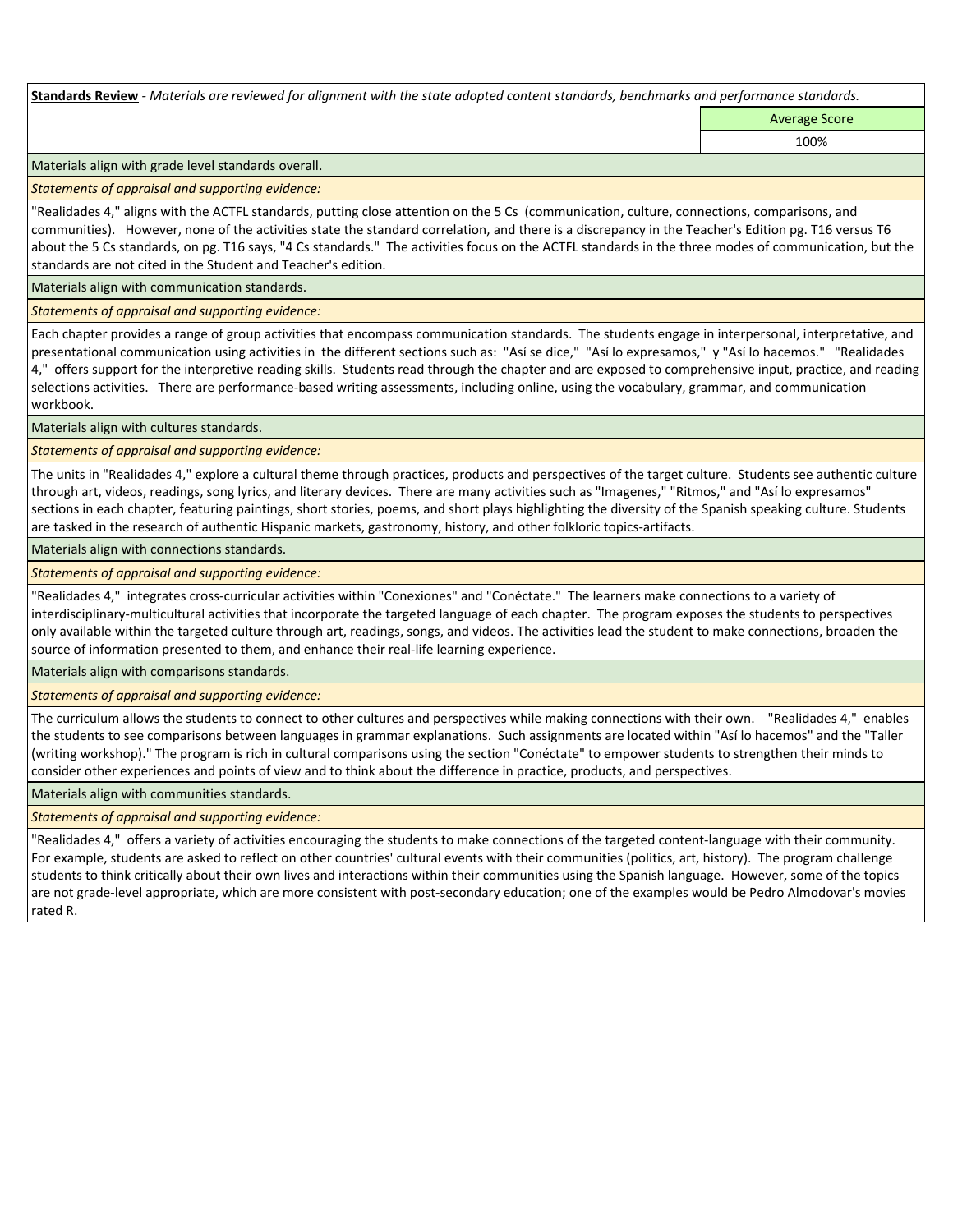**WL Content Review** *- Materials are reviewed for relevant criteria pertaining to the support for teachers and students in the specific content area reviewed.*

Average Score

98%

Materials provide a selection and range of high-quality texts worthy of students' time and attention, exhibiting exceptional craft and thought and/or providing useful information.

*Statements of appraisal and supporting evidence:* 

Within the section "Así lo expresamos," students are exposed to illustrations and authentic, relevant texts, including literary works from renamed authors. The section called "Taller" is a writing workshop that offers a sequenced approach to their enrichment writing language acquisition, featuring a step by step process to include pre-post writing guidance. Some of the activities encourage students to work individually or collaboratively with their peers. "Realidades 4," offers the opportunity to the learners in getting a glance of the AP Spanish Literature Exam standards and required reading list, the textbook includes important authors of the Hispanic culture such as Alfosina Storni, Vallejo, Monterroso, etc.

Questions in the materials are high-quality text-dependent and text-specific questions. The overwhelming majority of these questions are text-specific and draw student attention to the particulars in the text.

*Statements of appraisal and supporting evidence:* 

"Realidades 4," includes materials that are high-quality with activities related to the texts. The majority of the questions are text-specific and draw student attention to the particulars in the text. There are formative and summative assignments, allowing students to provide comprehensive input while using critical thinking skills. Some of the assignments provide guided essential questions to engage students in reflecting and think critically about the provided topic. The students are tasked to engage in discussions and conduct presentational activities.

Materials provide scaffolding and supports to enable students' learning of World Languages.

*Statements of appraisal and supporting evidence:* 

The overall layout of the textbook allows teachers to present the material in a logical sequence. Each unit keeps the same structural section layout, which assists the teacher in lesson planning and assisting students in getting familiarized with the learning pace of the targeted objectives. "Realidades 4" Teacher's Edition has a solid scope and sequence to support teachers in better lesson design; however, pre-made lesson plans are not available.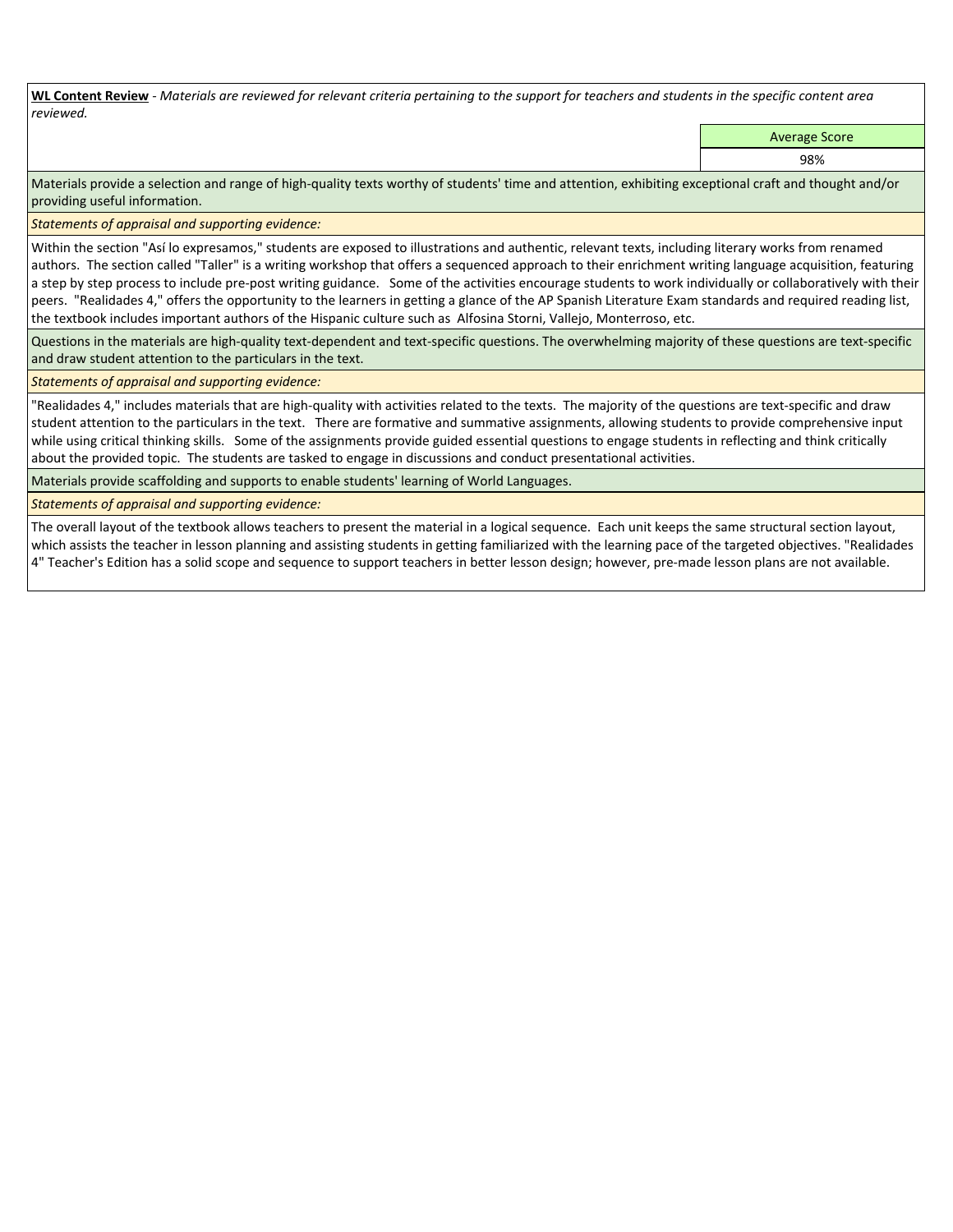**All Content Review** *- Materials are reviewed for relevant criteria pertaining to the support for teachers and students in the material regarding the progression of the standards, lesson structure, pacing, assessment, individual learners and cultural relevance.*

Average Score

80%

Materials are coherent and consistent with the high school standards that all students should study in order to be college and career ready.

*Statements of appraisal and supporting evidence:*

"Realidades 4" activities are aligned in general with the high school and college readiness standards. Each section includes stardards related to the 5 Cs (communication, connection, communities, comparisons and culture). These activities range from guided communicative and conclude with the recycled structure from previous chapters to assist students in reviewing previous learning concepts. This curriculum requires students to engage in content at a level of sofistication which is not high school grade aproppriate in some activities such as the "study of embrios." Some topics will require parents-principal authorization to be introduced in the lesson.

Materials are well designed and take into account effective lesson structure and pacing.

*Statements of appraisal and supporting evidence:*

"Realidades 4," Teacher's Edition offers a solid scope and sequence, which articulates through themes and chapters providing specific vocabulary and grammar. The "chapter opener" displays the unit's information in a well visually-balanced format to support teachers and students understanding of the lessons' goals; however, there is no pacing guide or pre-made lesson to better assist the teacher when lesson planning and differentiating teaching strategies.

Materials support teacher planning, learning, and understanding of the standards.

*Statements of appraisal and supporting evidence:*

According to the Teacher's Edition, the textbook is aligned with the ACTFL standards, but even though the Teacher's Edition mentions the standards at the beginning of the textbook (Pg. T16), neither Teachers' or Student's Edition include citations for the standards and how they correlate with each of the activities. The Teacher's Edition furnishes suggestions, tips and expasion to assist when lesson planning, but it does not include information for differentiated teaching strategies.

Materials offer teachers resources and tools to collect ongoing data about student progress on the standards.

*Statements of appraisal and supporting evidence:*

"Realidades 4," offers a variety of summative and formative assessments within the textbook and the virtual platform " SAVVAS." The textbook's website supplies online practices, grammar and vocabulary, audio, video clips, oral assessments, formative and summative assessemnt for each unit. The program has ready-made and editable exams. It also offers a workbook with extra practice for students to expand their learning skills, in writing, grammar, and vocabulary. The program contains supplemental end-of-chapter speaking performance tasks "Real Talk," allowing students to record their speaking activities and send them to their teachers for evaluation, while creating a student speaking portfolio.

Materials support effective use of technology to enhance student learning. Digital materials are accessible and available in multiple platforms.

*Statements of appraisal and supporting evidence:*

"Realidades 4," provides supplemental technological resources "SAVVAS," allowing students to enhance their learning experience through a variety of formative and summative assessments related to the activities. Students have several autograding activities that enable them to monitor their own progress. There is a section named "Repaso" which offers extra practice, autograded, that assesses their knowledge of new vocabulary and grammar, and the program presents a practice test for each unit that is also autograded. The students have voice recording activity opportunities as well.

Materials can be easily customized for individual learners.

*Statements of appraisal and supporting evidence:* 

"Realidades 4" does not provide tools and resources for differentiated learning strategies. The Teacher's Edition mentions additional information for lesson strategies, but they do not provide instructions or tools for differentiated learning, ELL, students with disabilities, students with special needs or learning styles.

Materials give all students extensive opportunities and support to explore key concepts.

*Statements of appraisal and supporting evidence:*

"Realidades 4" has a range of activities allowing students to research, discuss, create writing, and make comparisons individually or collaboratively with a prearranged sequence. Students can conduct additional research on the topic presented in the activities, encouraging them to engage in discussions and debates while using critical thinking skills. There are activities with different levels of complexity, such as filling in the blanks, matching, answering, and finding evidence; as the unit progresses, the complexity of the assignments increases.

Materials take into account cultural perspectives.

*Statements of appraisal and supporting evidence:*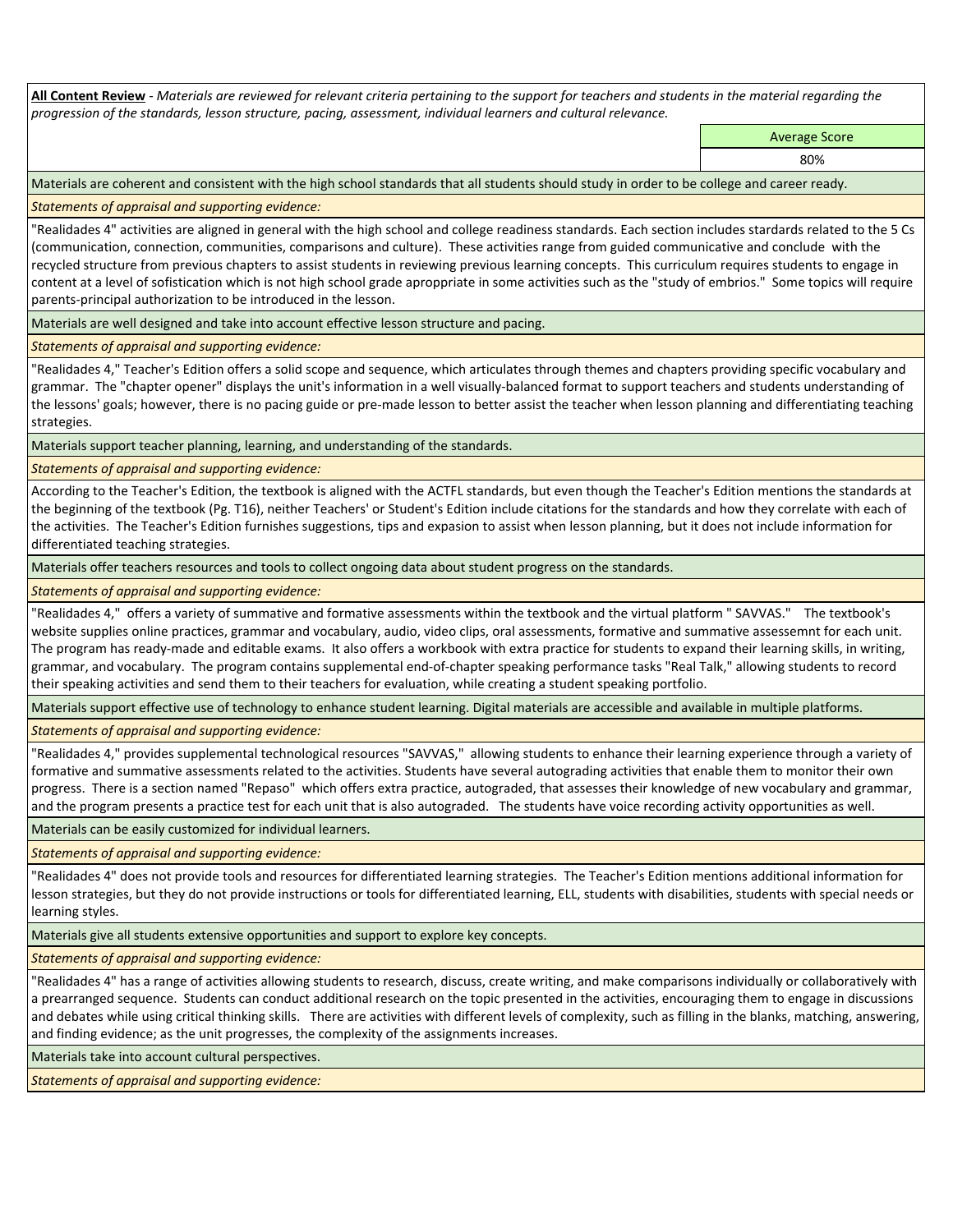"Realidades 4," offers a wide range of tests depicting highlighted aspects of the Spanish language and its diversity. The program includes pictures, illustrations, and reading artifacts, allowing learners to immerse themselves in the richness of the Hispanic culture. Although the textbook is rich in cultural content, the program does not include differentiated learning strategies or tools to assist all learners.

# Materials include a culturally responsive lens.

*Statements of appraisal and supporting evidence:*

"Realidades 4" directly relates the diversity and culture of the language studied and engages students to make connections and relate perspectives to the studied topics, reflecting critically to their previous knowledge and overall experiences. The curriculum contains specific sections within the text that allow practice and comparisons with different perspectives, within the "Asi lo expresamos", " Asi lo hacemos" "Aplicacion" sections.